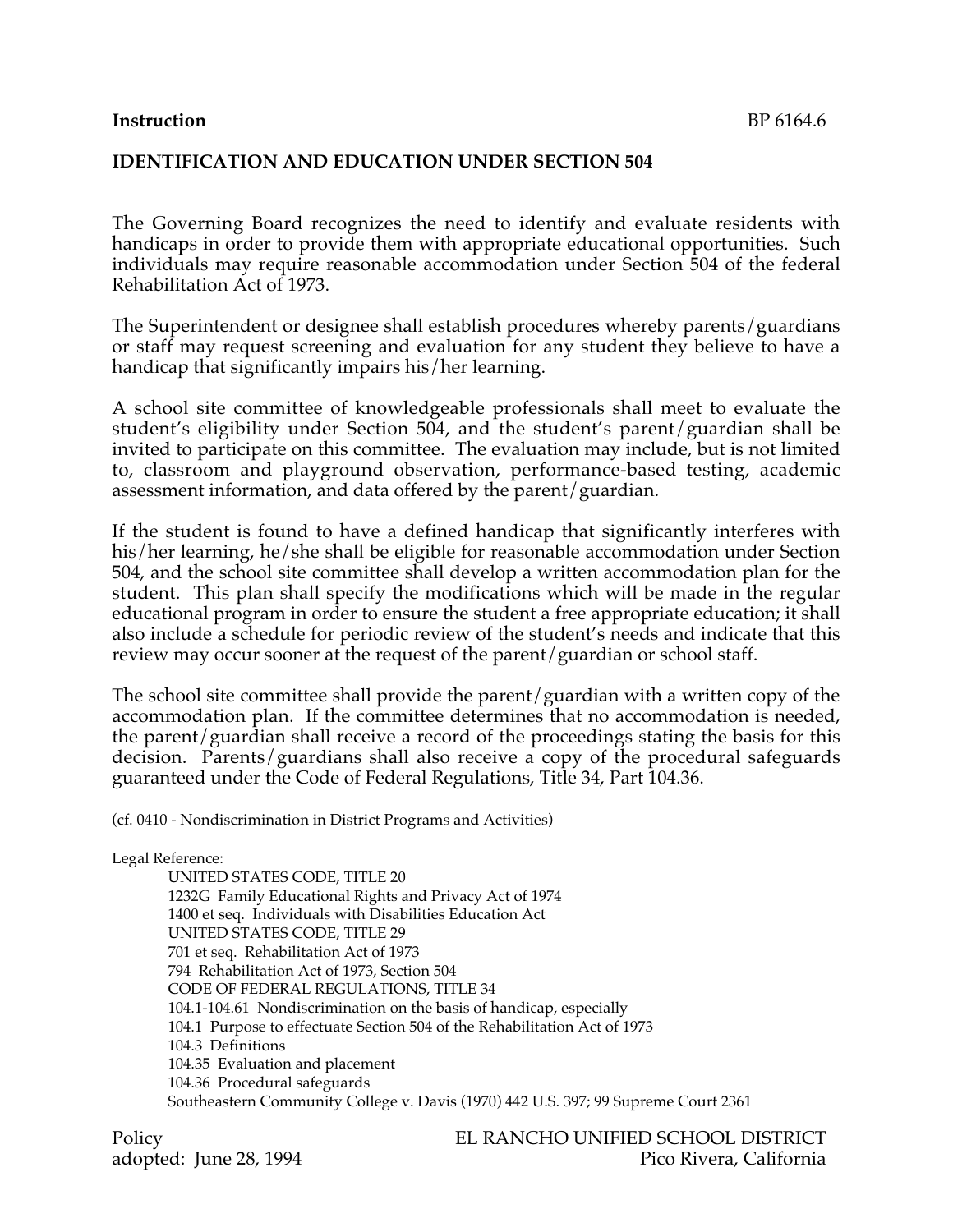## **Purpose**

The intent of the District is to ensure that students who are handicapped within the meaning of Section 504 of the Rehabilitation Act of 1973 are identified, evaluated, and provided with the required appropriate education, i.e., regular or special education.

#### **Identification and Referral Procedures**

- 1. Students who, because of handicap, need or are believed to need special education or related services in order to receive a free appropriate public education may be referred by a parent/guardian, teacher, other certificated school employee, or community agency to the Student Study Team (SST) for identification and review of the student's individual education needs.
- 2. The SST will be composed of persons knowledgeable about the student, the student's school history, the student's individual needs, the meaning of evaluation data, and the placement options. The school site principal will monitor the composition of the SST to ensure that qualified personnel participate.
- 3. The SST will promptly consider the referral and, based upon a review of the student's existing records, including academic, social and behavioral records, make a decision as to whether an evaluation under this procedure is appropriate. If a request for evaluation is denied, the SST will inform the parents/guardians of this decision and of procedural rights.

#### **Evaluation**

Evaluation of the student and formulation of a plan of services will be carried out by the SST according to the following procedures.

- 1. The SST will evaluate the nature of the student's handicap and the impact of the handicap upon the student's education. This evaluation will include consideration of any behaviors that interfere with regular participation of a student who otherwise meets the criteria (such as age) for participation in the educational program and/or activities.
- 2. No final determination of whether the student will or will not be identified as a handicapped individual within the meaning of Section 504 will be made by the SST without first inviting the parent/guardian of the student to participate in a meeting concerning such determination.
- 3. A final decision will be made by the SST in writing and the parents/guardians of the student shall be notified of the Section 504 procedural safeguards available to them, including the right to an impartial hearing and review, as described in Procedural Safeguards.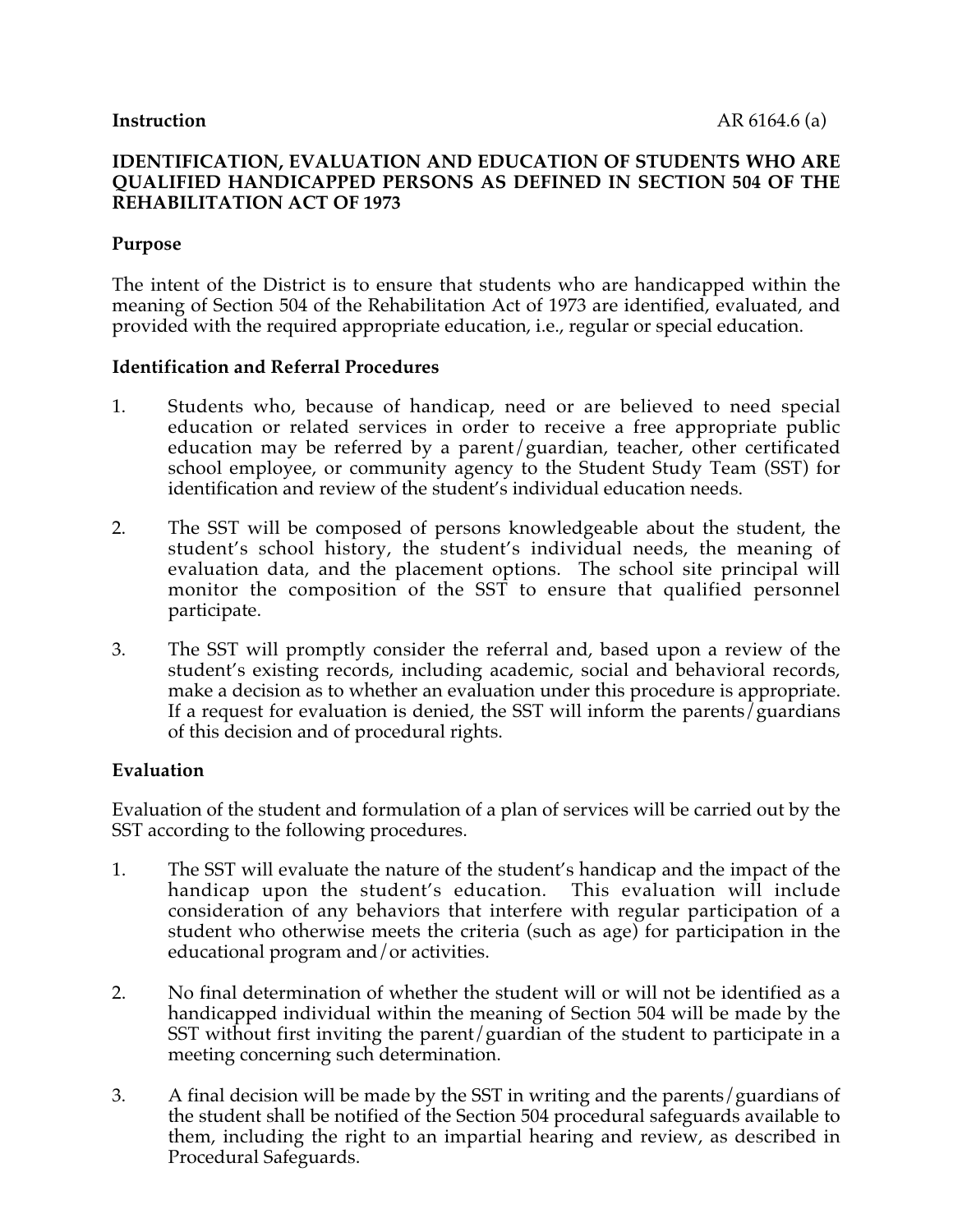## **Plan for Services**

- 1. For students who have been identified as handicapped within the meaning of Section 504 and in need of special services, the SST shall be responsible for determining what special services are needed to ensure that the student receives a free appropriate education.
- 2. In making this determination, the SST shall consider all available relevant information, drawing upon a variety of sources including but not limited to comprehensive assessments conducted by the District's professional staff.
- 3. The parent/guardian shall be invited to participate in SST meetings where services for the student will be determined, and shall be given an opportunity to examine in advance all relevant records.
- 4. The SST will develop a written plan describing the handicap and the special education or related services needed. The plan will specify how the services will be provided, and by whom.
- 5. The team may also determine that no special services are appropriate. If so, the record of the SST proceedings will reflect the identification of the student as a handicapped person and state the basis for the decision that no special services are presently needed.
- 6. In all cases, a handicapped student requiring special services shall be placed in the regular educational environment of the District unless the District demonstrates that such placement cannot be achieved satisfactorily. Handicapped students shall be educated with those who are not handicapped to the maximum extent appropriate to the individual need of the student.
- 7. The Student Study Team shall notify the parents/guardians in writing of its final decision concerning the services to be provided.
- 8. If a plan for providing related services is developed, all school personnel who work with the student shall be informed of the plan.

# **Review of Student's Progress**

The Student Study Team will monitor the progress of the handicapped student and the effectiveness of the plan annually. This review will be used to determine whether special services are appropriate and necessary; to assure that the agreed to services are appropriate and necessary; and to assure these services are being provided as needed so that the handicapped student's needs are met as adequately as the needs of nonhandicapped students.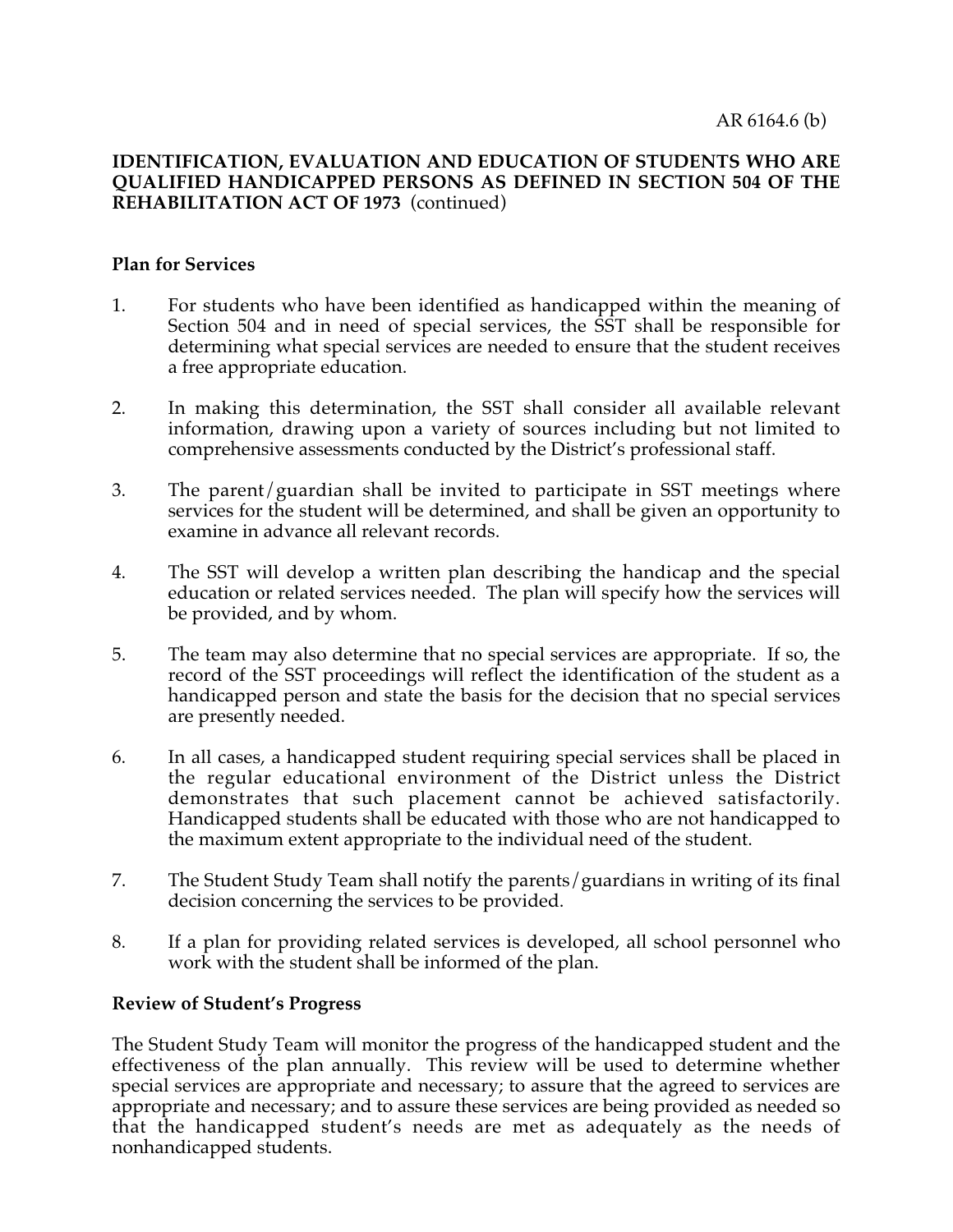Prior to any subsequent change in placement, a comprehensive reevaluation of the student's needs will be conducted.

## **Procedural Safeguards**

- 1. The parents/guardians shall be notified in writing of all District decisions concerning the identification, evaluation, or educational placement of students made under this policy.
- 2. As to such District decisions, parents/guardians shall have the right to an impartial hearing ("Section 504 due process hearing"), with opportunity for participation by the parents/guardians and their counsel.
- 3. In the notification of any District decision concerning identification, evaluation or placement, the parents/guardians will be advised of:
	- (a) the date on or before which they must file a request for Section 504 due process hearing, which date will not be less than 30 days after the notice of the right to file,
	- (b) the title of the person with whom they shall make any such request and his or her address and phone number,
	- (c) the procedures the District will utilize to conduct the hearing, and
	- (d) the fact that reimbursement for attorney's fees is available only as authorized by law.
- 4. The District shall maintain a list of hearing officers who are qualified and willing to conduct Section 504 hearings. The District will designate a hearing officer from the list in each case for which a hearing has been requested.
- 5. Each hearing officer on the District list must be impartial, i.e., not employed or under contract with the District in any capacity other than that of a hearing officer.
- 6. In instances where a state fair hearing has been held under the IDEA concerning issues relevant to the Section 504 proceeding, the Section 504 Hearing Officer shall, at the request of either party, accept into the record as evidence copies of the transcript of testimony and documents submitted in the state fair hearing. The Hearing Officer shall then provide opportunity for the submission of additional evidence by the parties that is relevant to a determination of the issues under Section 504. The Section 504 Hearing Officer's jurisdiction shall be limited to Section 504 issues and shall not extend to a determination of eligibility for special education or special education assessment or placement under the IDEA.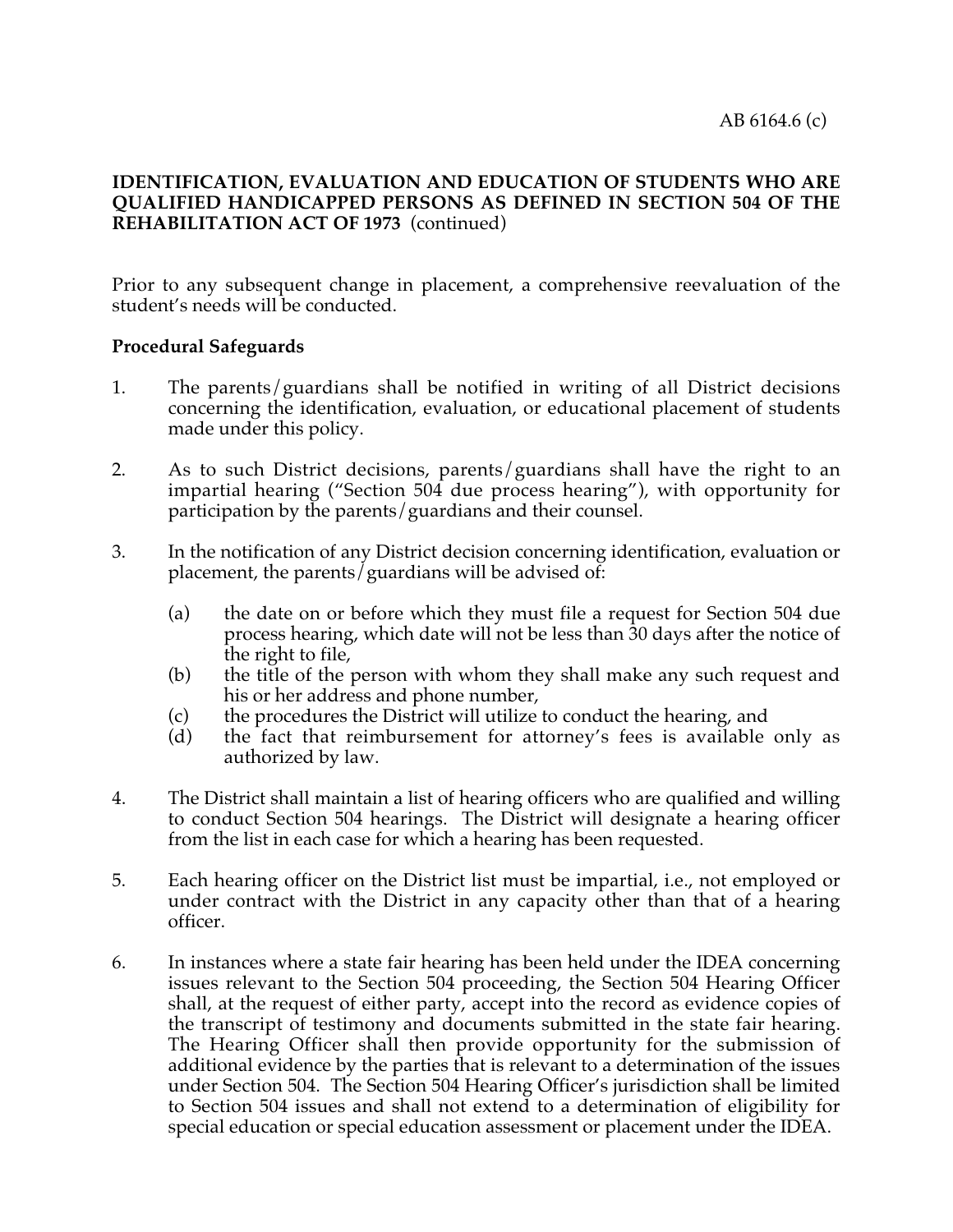- 7. The Section 504 Hearing Officer shall render a decision de novo pursuant to the legal standards set forth in Section 504, 34 Code of Federal Regulations, Part 104, and court decisions interpreting those provisions. The parents/guardians shall be notified in writing of the decision. Either party may seek review of the decision of the Section 504 Hearing Officer by a federal court of competent jurisdiction.
- 8. The parties shall abide by the decision of the Section 504 Hearing Officer unless the decision is appealed to a federal court of competent jurisdiction and the decision is stayed by the court.

## **Uniform Complaint Procedures**

The Board of Trustees recognizes that the District has primary responsibility for ensuring that it complies with state and federal laws and regulations governing educational programs. The District shall investigate and seek to resolve complaints at the local level. The Board of Trustees encourages the resolution of complaints early and informally whenever possible.

The District shall follow uniform complaint procedures when addressing complaints alleging unlawful discrimination or failure to comply with state or federal law in adult basic education, consolidated categorical aid programs, migrant education, vocational education, child care and development programs, child nutrition programs and special education programs.

The Board prohibits retaliation in any form for the filing of a complaint, the reporting of instances of discrimination, or for participation in complaint procedures. Such participation shall not in any way affect the status, grades, or work assignments of the complainant.

The Board acknowledges and respects student and employee rights to privacy. Discrimination complaints shall be investigated in a manner that protects the confidentiality of the parties and the facts. This includes keeping the identity of the complainant confidential except to the extent necessary to carry out the investigation or proceedings, as determined by the Compliance Officer on a case-by-case basis.

The Compliance Officer shall ensure that employees designated to investigate complaints are knowledgeable about the laws and programs for which they are responsible. Such employees may have access to legal counsel as determined by the Compliance Officer.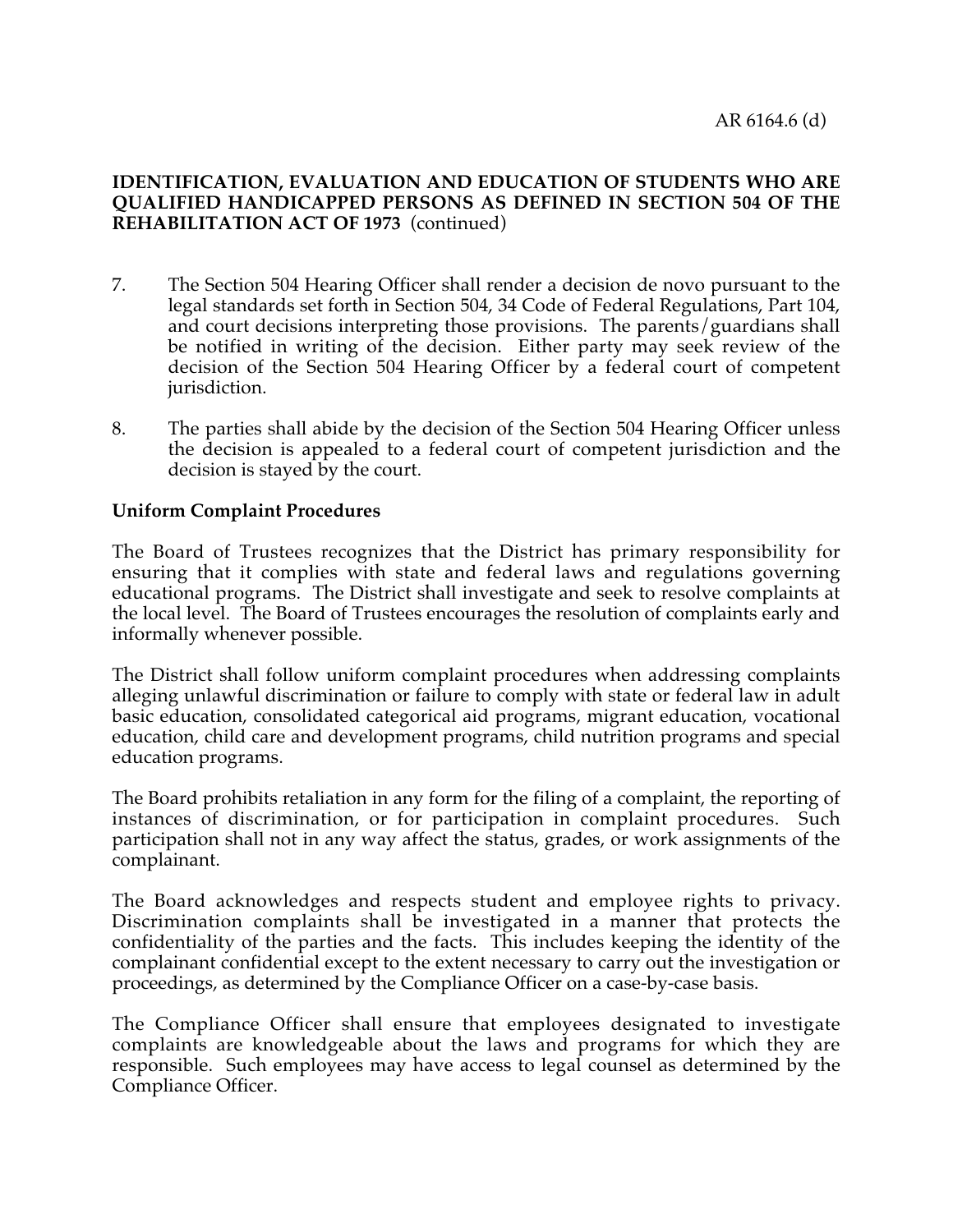The Board of Trustees encourages open communications among the home, school, and the community. A positive partnership among students, parents, teachers, community, and administrative and support staff is essential to the educational process. Open and on-going communication among all parties minimizes the opportunity for problems to develop.

In the event that concerns are received about compliance with state and federal laws and regulations governing educational programs, the following process shall be followed:

- 1. The concerned person shall attempt to resolve his/her concern through oral communication with local level designees.
- 2. If the concern is not resolved, the principal (or designee) may schedule conferences with various school personnel in an attempt to resolve the concern.
- 3. If the concern is not resolved at the above levels, it becomes a complaint and shall be made in writing by the complainant and given to the District's Compliance Officer.

# **Allegations not authorized by the Uniform Complaint Procedures**

- Child Abuse Refer to Department of Social Services or Local Law Enforcement Agency
- Child Development (Health and Safety Issues) Refer to Department of Social Services or Local Law Enforcement Agency
- Discrimination in the Child Nutrition Program or Federal Offenses of Gender Equity - Refer to United States Office of Civil Rights
- Employment Discrimination Refer to State Department of Fair Employment and Housing
- Fraud Refer to California State Department of Education Directors or Legal Counsel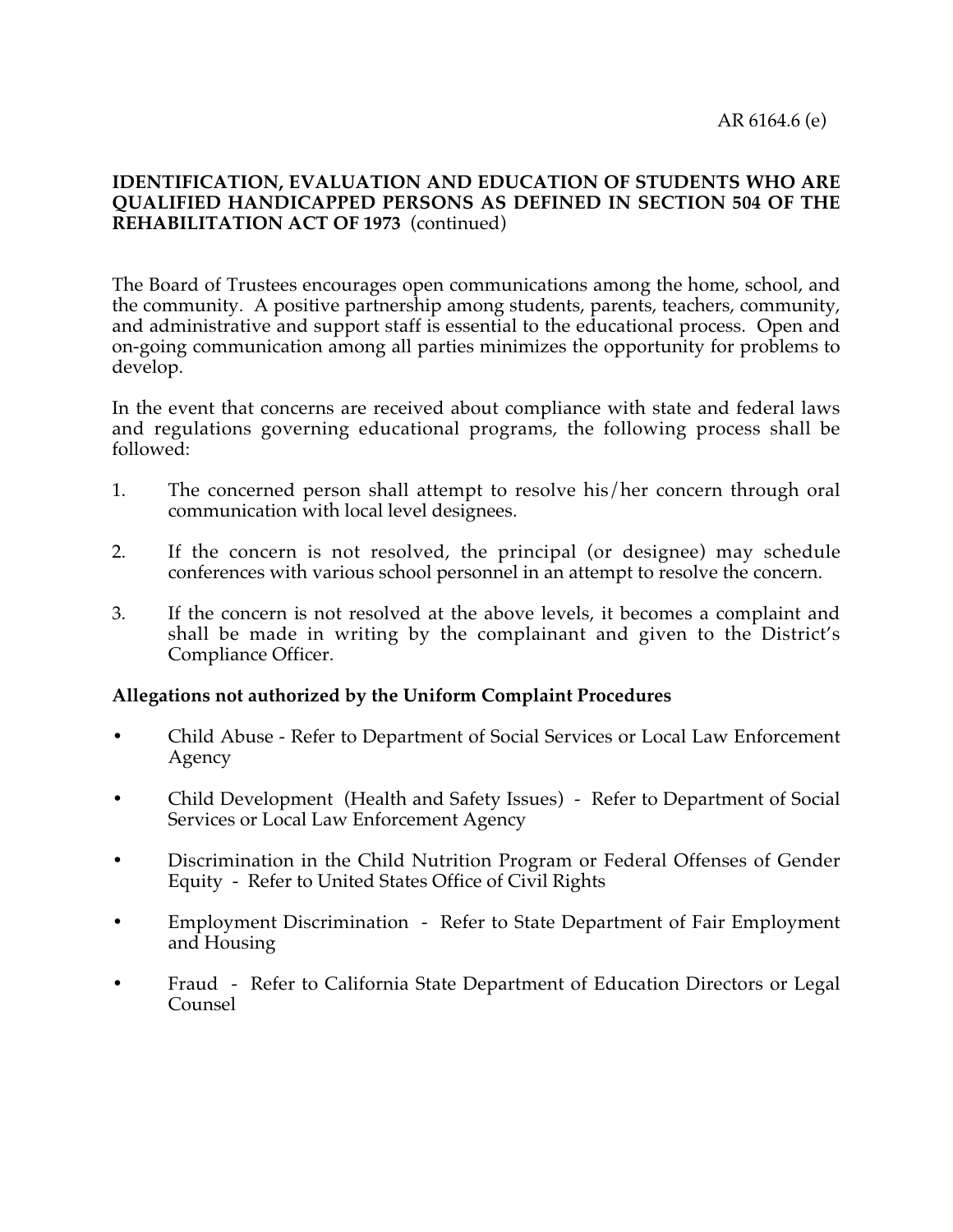l

### **IDENTIFICATION, EVALUATION AND EDUCATION OF STUDENTS WHO ARE QUALIFIED HANDICAPPED PERSONS AS DEFINED IN SECTION 504 OF THE REHABILITATION ACT OF 1973** (continued)

# **Compliance Officer(s)**

The Board of Trustees designates the following compliance officer(s) to receive and investigate complaints and ensure District compliance with law:

 $\overline{a}$ (Title or Position)

 $\overline{a}$ (Address)

(Telephone Number)

## **Notifications**

The compliance officer shall meet the notification requirements of the Code of Regulations, Title 5, Section 4622, including the annual dissemination of district complaint procedures and information about available appeals, civil law remedies, and conditions under which a complaint may be taken directly to the California Department of Education.

#### **Procedures**

The following procedures shall be used to address all complaints which allege that the District has violated federal or state laws or regulations governing educational programs. Compliance officer(s) shall maintain a record of each complaint and subsequent related actions, including all information required for compliance with the Code of Regulations, Title 5, Section 4632.

The District will use its uniform complaint procedures when addressing all program complaints regarding sex equity.

Investigations of discrimination complaints shall be conducted in a manner that protects confidentiality of the parties and the facts. (Title 5, Section 4630)

All parties involved in allegations shall be notified when a complaint is filed, when a complaint meeting or hearing is scheduled, and when a decision or ruling is made.

# **Step 1: Filing of Complaint**

Any individual, public agency or organization may file a written complaint of alleged noncompliance.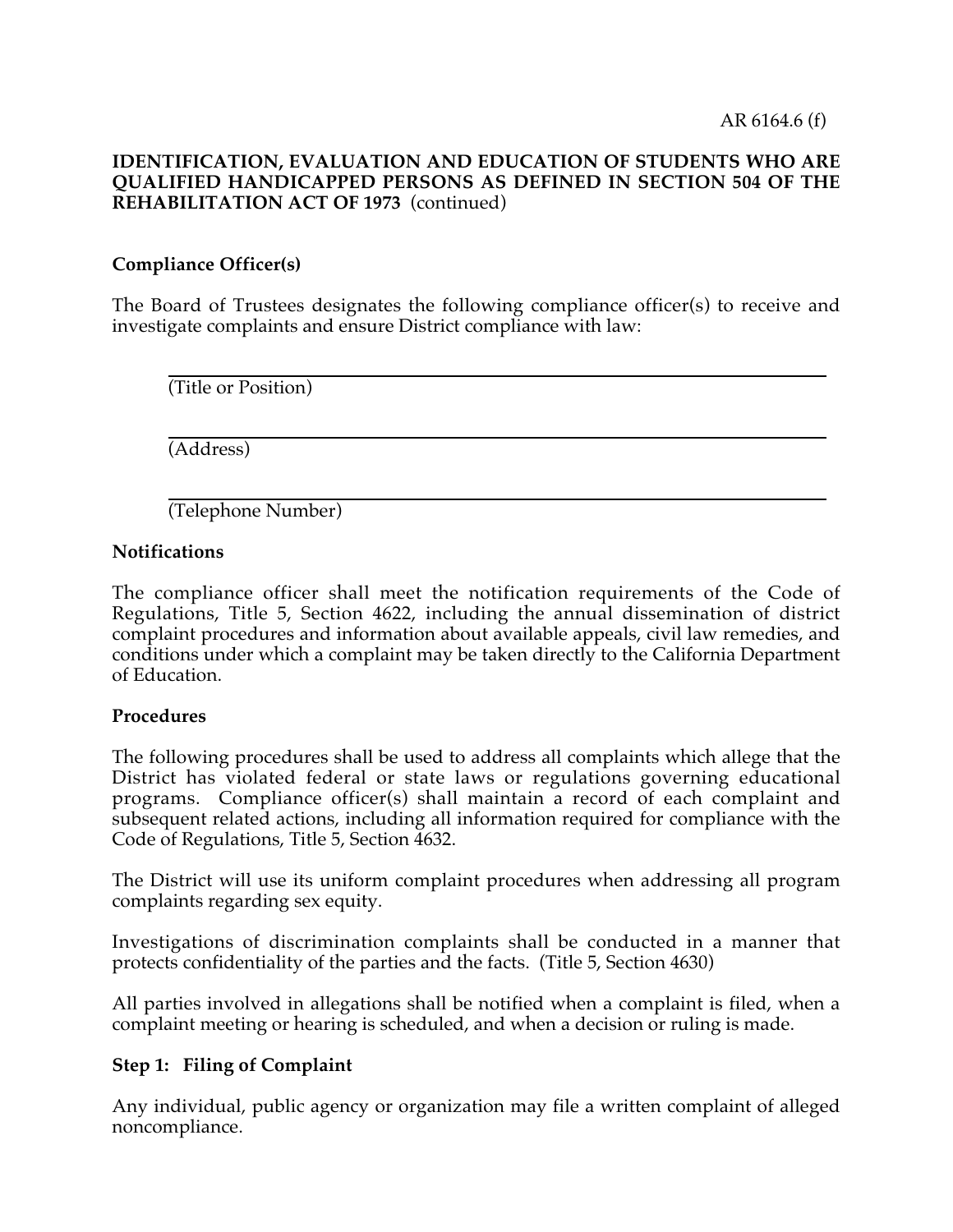The complaint shall be presented to the compliance officer, who will then give it to the appropriate investigating staff. The compliance officer will maintain a log of complaints received, providing each with a code number and a date stamp.

If a complainant is unable to put a complaint in writing due to conditions such as illiteracy or other handicaps, District staff shall help him/her to file the complaint. (Title 5, Section 4600)

Complaints alleging unlawful discrimination may be filed by a person who alleges that he/she personally suffered unlawful discrimination or by a person who believes that an individual or any specific class of individuals has been subjected to unlawful discrimination. The complaint must be initiated no later than six months from the date when the alleged discrimination occurred or when the complaint first obtained knowledge of the facts of the alleged discrimination. (Title 5, Section 4630)

# **Step 2: Investigation of Complaint**

The compliance officer shall hold an investigative meeting within ten days of receiving the complaint. This meeting shall provide an opportunity for the complainant and/or his/her representative and the District's representatives to present information relevant to the complaint. Parties to the dispute may discuss the complaint and question each other or each other's witnesses. (Title 5, Section 4631)

To ensure that all pertinent facts are made available, the compliance officer and the complainant may ask other individuals to attend this meeting and provide additional information.

#### **Step 3: Response**

Within 30 days of receiving the complaint, the compliance office shall prepare and send to the complainant a written report of the District's investigation and decision, as described in Step 5 below. If the complainant is dissatisfied with the compliance officer's decision, he/she may, within five days, file his/her complaint in writing with the Board of Trustees. The Board may consider the matter at its next regular Board meeting or at a special Board meeting convened in order to meet the 60-day time limit within which the complaint must be answered. The Board may decide not to hear the complaint, in which case the compliance officer's decision is final.

If the Board hears the complaint, the compliance officer shall send the Board's decision to the complainant within 60 days of the District's initially receiving the complaint or within the time period that has been specified in a written agreement with the complainant.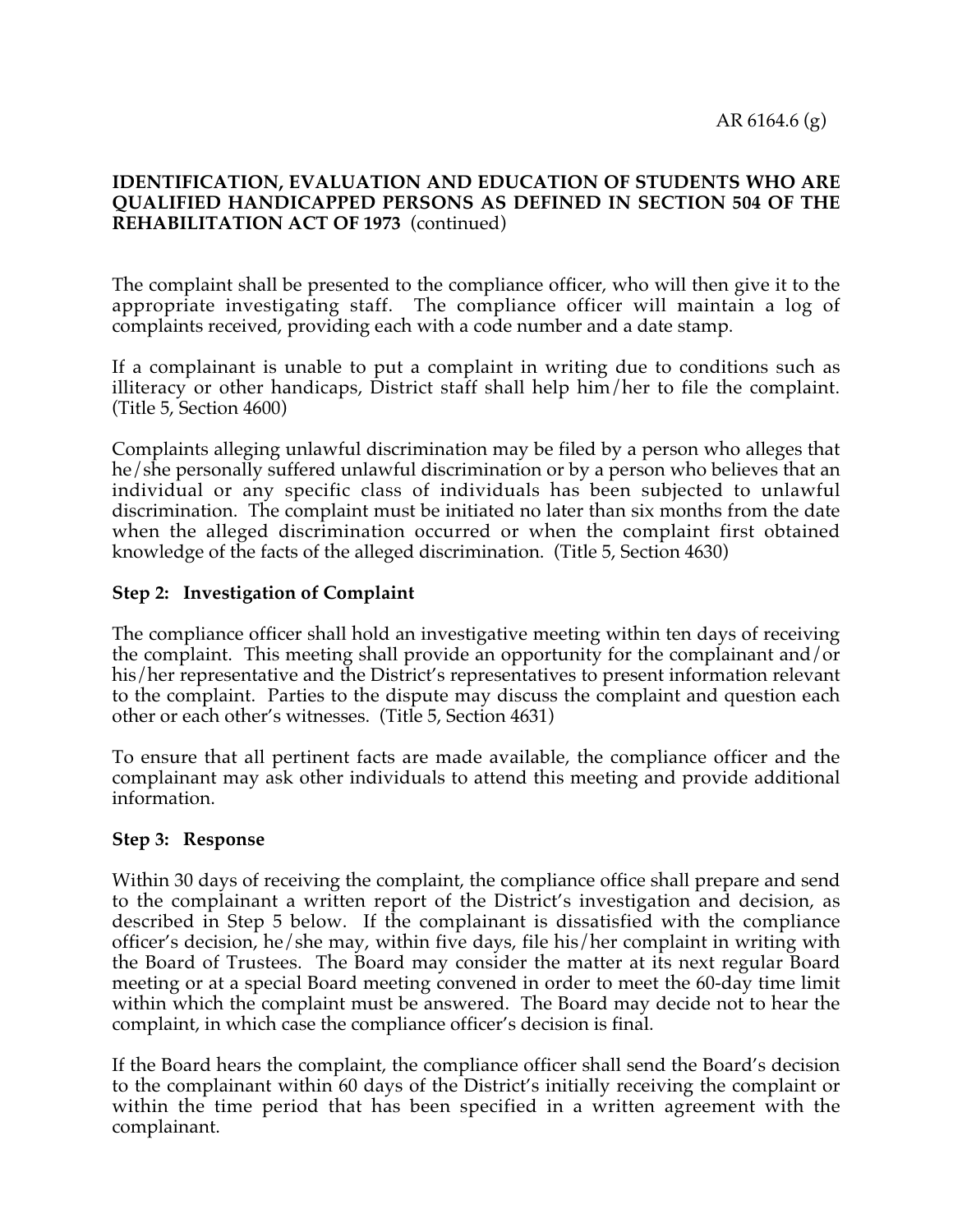# **Step 4: Final Written Decision**

The report of the District's decision shall be written in English and in the language of the complainant whenever feasible or required by law. If it is not feasible to write the report in the complainant's primary language, the District will arrange a meeting at which a community member will interpret it for the complainant.

This report shall include:

- 1. The findings and disposition of the complaint, including corrective action, if any.
- 2. The rationale for the above disposition.
- 3. Notice of the complainant's right to appeal the decision to the California Department of Education, and procedures to be followed for initiating such an appeal.

# **Appeals to the California Department of Education**

If dissatisfied with the District's decision, the complainant may appeal in writing to the California Department of Education within 15 days of receiving the District's decision. For good cause, the Superintendent of Public Instruction may grant an extension for filing appeals.

When appealing to the California Department of Education, the complainant must specify the reason(s) for appealing the District's decision and must include a copy of the locally filed complaint and the District's decision. (Title 5, Section 4652)